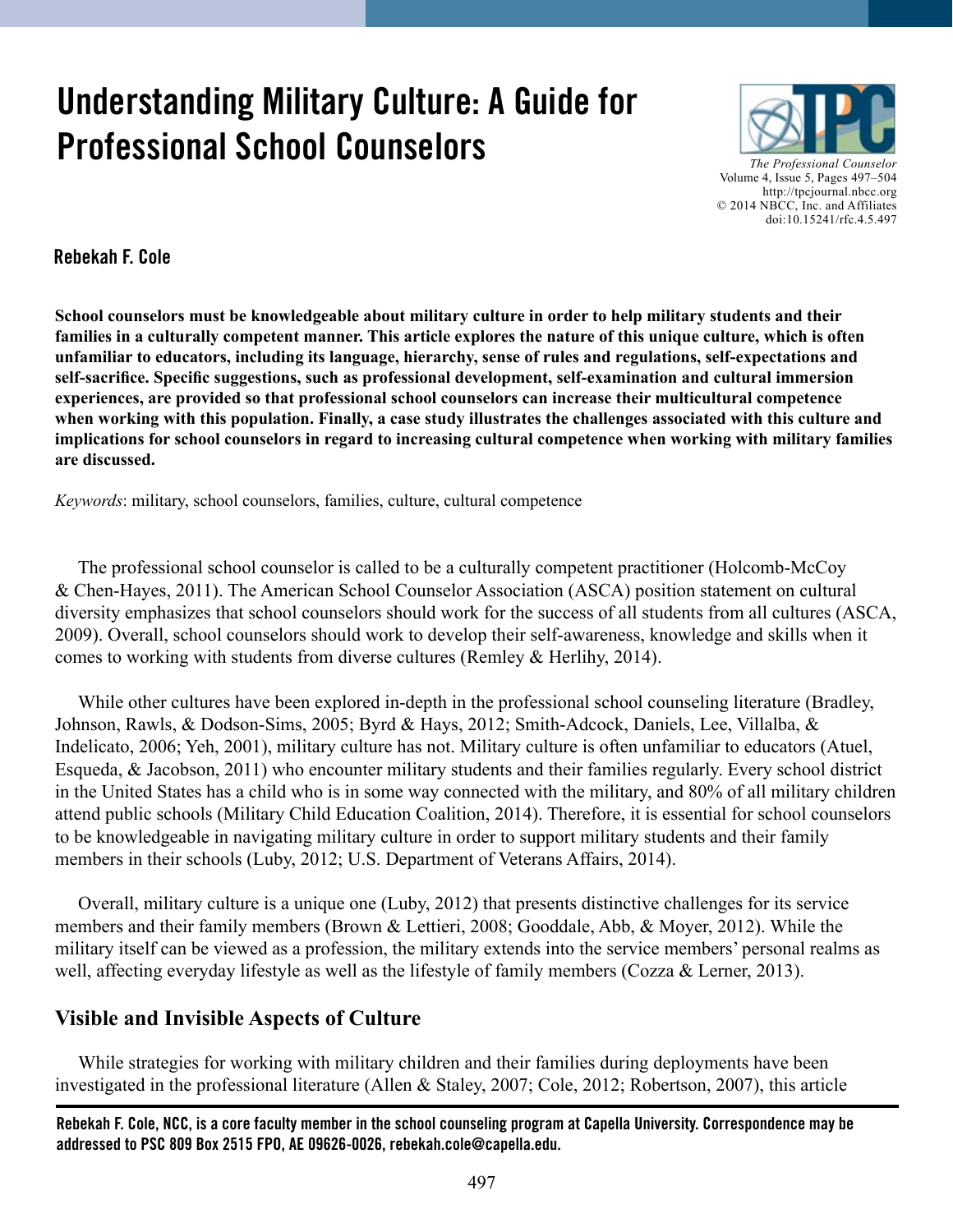explores military culture in order to help increase the school counselor's knowledge and awareness. McAuliffe (2013), citing the metaphor of an iceberg, encouraged counselors to explore both the visible (above water) and invisible (below water) aspects of culture. Culture that is most easily observed by outsiders, like the tip of an iceberg above water, is considered *surface culture* (McAuliffe, 2013). Culture which is not observed by outsiders, like the larger part of the iceberg under the water, is considered either *shallow culture* or *deep culture* (McAuliffe, 2013). Shallow and deep culture correspond to more intense emotional experiences that may require extensive counseling services and support from the school counselor (The Iceberg Concept of Culture, n.d.; McAuliffe, 2013).

 The present author seeks to inform the school counselor about the nature of surface, shallow and deep cultural aspects of the military and provide implications for school counselor practice. In order to fully describe the nature of military culture and its meaning for military students and their family members, this article begins with an exploration of the surface-level aspects of military culture (language, hierarchy, sense of rules and regulations) and then progressively explores the more emotionally intense shallow and deep aspects of military culture (self-expectations and self-sacrifice). Finally, this article presents a case study that illustrates a professional school counselor's culturally competent approach to working with a military student.

## **Language**

 The first area of military culture explored in this article is language, which is a visible, surface-level aspect of the military lifestyle. Encountering military culture has been compared to navigating a foreign country, with its language an important aspect of this navigation (Huebner, 2013; National Military Family Association, 2014). Each of the five military branches has its own set of terms and acronyms that relate to job title, position, location, services, time and resources for military service members and their families (U.S. Department of Veterans Affairs, 2014). Each military branch also has its own set of moral codes (Kuehner, 2013) such as honor, courage and strength, which affect the service member's personal and professional outlook (Luby, 2012). Learning and understanding the language embedded in military culture is essential for professional school counselors in order to remove any communication barriers between the school counselor and family members (U.S. Department of Veterans Affairs, 2014).

## **Hierarchy**

 Hierarchy is another important visible, surface-level cultural aspect of the military community. Rank and order are rigid in the military, with service members expected to show respect for and compliance with their superiors (Martins & Lopes, 2012). This authoritarian structure may be mimicked in the military family's home life as well (Hall, 2008). Overall, a service member's rank determines how much is earned financially (Huebner, 2013; Luby, 2012), how much education is provided, the level of access to resources (Hall, 2008) and the expected amount of responsibility (U.S. Department of Defense, 2014). The service member's rank impacts the family members' identity and sense of self, as the family identifies with their position in the military community (Drummet, Coleman, & Cable, 2003). School counselors should be aware that rank may influence not only the family's economic level, but their stress level as well, as it may determine the length and frequency of the service member's deployments (Luby, 2012).

## **Sense of Rules and Regulations**

Moving deeper beyond the visible culture, military culture embodies a strong sense of rules and restrictions, as there are clearly defined rules and expectations for military service members and their families, including etiquette guidelines for spouses and children regarding dress, mannerisms and behavior in public (U.S. Army War College, 2011). Military families are directed where to live, when they can travel and with whom they can socialize. Additionally, higher ranking service members receive authority over the family's personal life. For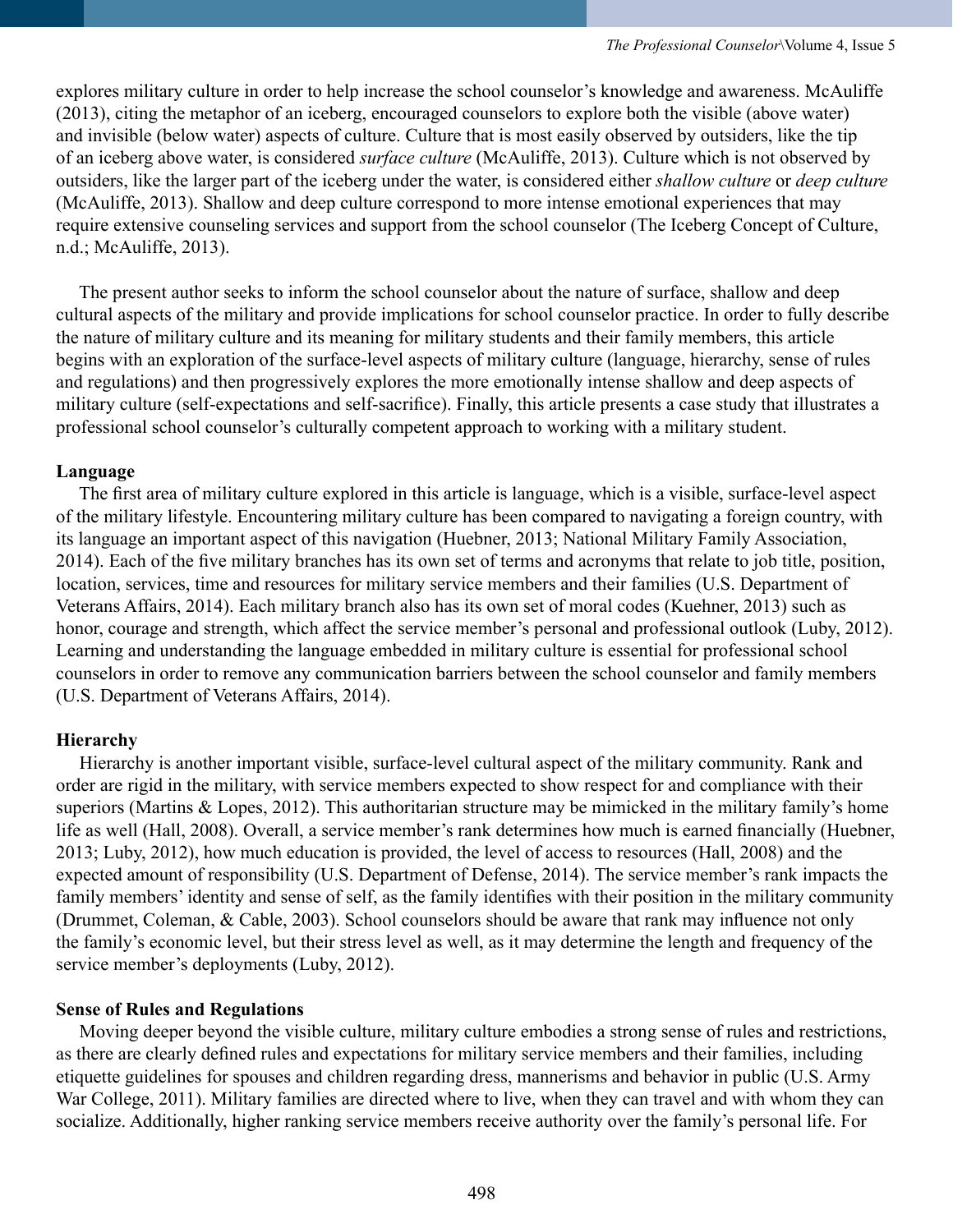example, if a child is misbehaving in school or if the family is experiencing financial difficulties, the service member's superiors may become involved (Gooddale et al., 2012). Failure to abide by rules and expectations may result in expulsion from the military (Kuehner, 2013).

## **Self-Expectations**

Another invisible aspect of military culture on a more intense emotional level are the expectations that military service members and their families hold for themselves. Today's military is a volunteer force, and service members freely join the military lifestyle (Hall, 2008). For these military members willingly serving their country, the concept of *warrior ethos* is prevalent in the military community, as both military members and family members take a sense of pride in their ability to overcome challenges on their own (Hall, 2008; Huebner, 2013). Military culture also promotes the notion of strength and emotional control (Halvorson, 2010), which in turn propels a fear of appearing weak (Huebner, 2013), especially in regard to mental health (Danish & Antonides, 2013; Dingfelder, 2009). School counselors should recognize that this pride may impede the military family members' sense of comfort seeking assistance.

## **Self-Sacrifice**

Imbedded deeper within military culture is the notion of self-sacrifice. Guided by the ideal that the individual is secondary to the unit (Hickman, n.d.), military family members face numerous deployments, relocations and separation from each other (Park, 2011). These challenges are expected and anticipated, as they are a constant reality for military families (Military One Source, 2014) in times of war and peace (Park, 2011). For example, the deployment cycle is continuous, affecting family members as they prepare for, experience and reunite after the deployment (Military One Source, 2014). In the midst of these challenges, over half of military family members have reported that they are satisfied with the military lifestyle (U.S. Army Community and Family Support Center, 2005), emphasizing their commitment to routinely facing and overcoming challenges.

# **Cultural Implications for School Counselors**

## **Self-Examination**

Self-awareness is an important aspect of increasing one's multicultural competence and knowledge (Holcomb-McCoy & Chen-Hayes, 2011; Remley & Herlihy, 2014). School counselors should first explore their own perceptions and experiences related to the military in order to become more aware of any biases or preconceptions that may affect their work with military families. Questions for reflection might include: What are my perceptions of war? What are my own political beliefs regarding the military and war? Who in my family has served in the military and what is my relationship like with this person?

## **Professional Development**

Seeking ongoing education is essential for school counselors to become multiculturally knowledgeable and competent as they work with military students and their families (Holcomb-McCoy, 2005; Holcomb-McCoy & Chen-Hayes, 2011). This education might come in the form of workshops or seminars regarding best practices for working with military families (Holcomb-McCoy & Chen-Hayes, 2011). If these opportunities are not easily accessible, school counselors might utilize educational resources through organizations such as The National Military Family Association or Military Families United, or through webinars focused specifically on counseling knowledge and techniques related to working with military families (ASCA, 2014). School counselors should be familiar with current professional literature related to best practices in working with military families so that they can understand and adapt these practices in their work with military families (Holcomb-McCoy & Chen-Hayes, 2011).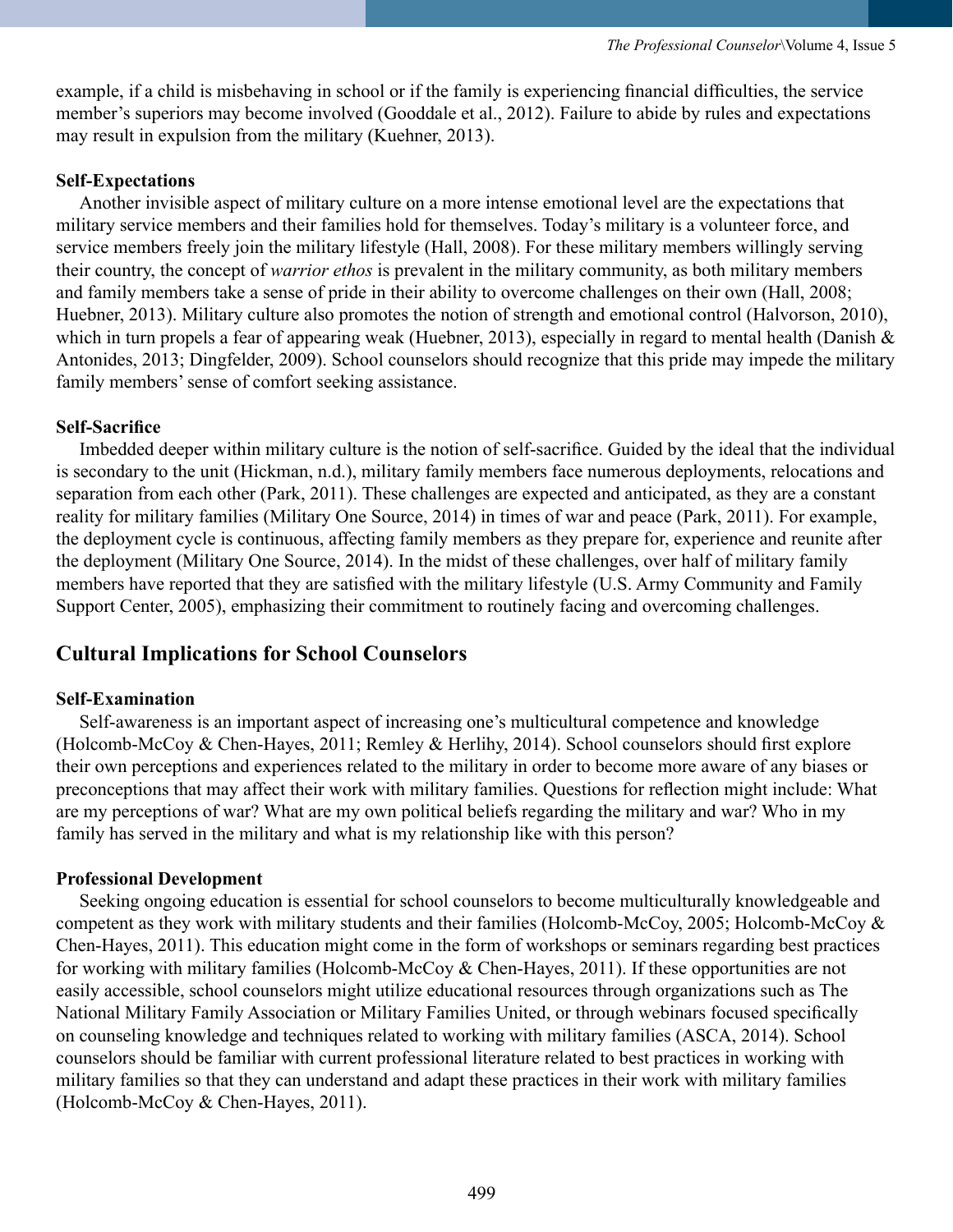## **Cultural Immersion**

In order for a school counselor to learn more about the nature of military culture, especially in regard to its language, the counselor might more fully encounter the military community (Alexander, Kruczek, & Ponterotto, 2005; Díaz-Lázaro & Cohen, 2001). For example, the counselor could volunteer on a military base and interact with military families, thereby gaining a better understanding of the challenges they face related to their culture. The school counselor also might partner with a military organization such as a Fleet and Family Support Center or the United Service Organization in order to experience military culture and lifestyle. Finally, a school counselor could attend military ceremonies or events that are open to the public in order to experience the rituals and to hear the language associated with military culture.

## **Culturally Competent Practice**

 Having acquired knowledge of military culture, school counselors should focus on culturally relevant interventions for working with military family members. School counselors might capitalize on the collective, teamwork mindset of military family members and build partnerships with them to enhance their child's success in school, working to break down resistance that the family may feel toward receiving counseling services and support (Bryan, 2005; Cole, 2012). Learning the military language and becoming familiar with the military's visible and invisible cultural norms constitute an important aspect of unconditional positive regard and support. School counselors also should focus on the strengths of military families as they affirm their potential to overcome challenges in their daily lives (Myers & Sweeney, 2008). Culturally competent school counselors likewise work to promote the sense of self-efficacy in military students and family members, equipping them with the tools and resources they need to be successful academically, socially and emotionally (Zimmerman, 2000). Finally, school counselors should support military family members in their choice of and commitment to making sacrifices, providing them with needed emotional support as they work to overcome the challenges of the military lifestyle.

# **Case Study**

The following case study provides an example of a military child who is struggling emotionally, socially and academically in a school setting. This student's challenges reflect the stressors that military students and their families experience within military culture and lifestyle. Following the case study, the author will provide suggestions for how a professional school counselor might approach this student and his family in a culturally competent manner.

Justin was a 9-year-old elementary school student at Freedom Elementary School. This school was located next to a large military base and mainly served military students who lived in nearby base housing complexes. Justin's father was in the Navy and had recently left for a 9-month deployment. Justin lived with his mother and two younger sisters, ages 2 and 3. Justin's father was a high-ranking sailor who would be considered for promotion the next year. He had served in the Navy for 15 years and was eager to advance to a higher rank.

Justin's teachers referred him to the school counselor because his grades had dropped. They reported that Justin appeared to become easily and visibly frustrated during math class, so much so that he often broke his pencil and began to cry. When Justin's teachers tried to help him, he assured them that nothing was wrong and denied any feelings of anger or frustration. Justin's teachers reported that socially, Justin was friendly with several of his classmates who lived in his neighborhood, but seemed aloof during lunchtime and recess. He preferred to work individually in the classroom and showed signs of resistance when assigned group tasks. Justin's teachers contacted his mother, but she assured them that he was doing fine at home and would be "a good kid" at school as well.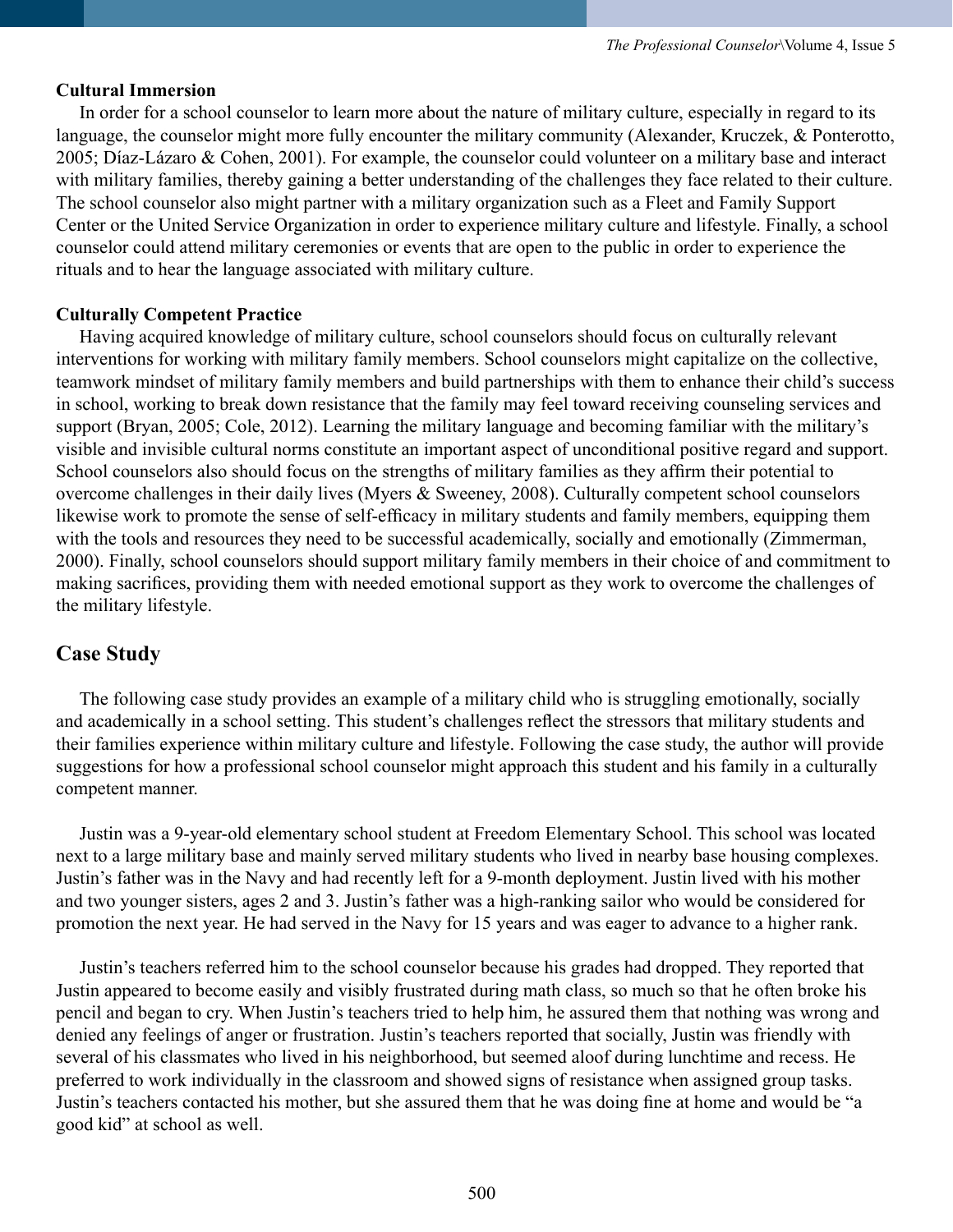When the school counselor invited Justin into her office to assess his situation, Justin proudly reported that his father had left him "in charge" of the family while he was away. Justin told her about his father's ship and his important job in keeping the other sailors safe during the deployment. When the school counselor gently inquired about Justin's frustration in the classroom, he stated that he wanted to do well in school to please his father, who expected him to receive good grades. When he did not know the answers to his math problems, he became angry with himself. Justin then asked the school counselor not to tell his mother about his feelings of frustration and anger because he did not want to "bother" her with his problems. He was accustomed to hearing her crying at night and sometimes slept with her so that she would not have to be alone. Justin also worried about appearing strong to his classmates, many of whom had parents who worked with and for his father.

A culturally competent school counselor should recognize several cultural factors affecting Justin's wellbeing related to his family's military lifestyle. First, even at this young age, Justin carried a strong sense of duty and self-sacrifice, seeing himself as a warrior in battle (Hickman, n.d.). Like many service members and their families, Justin also had high self-expectations (Halvorson, 2010), as he wanted to perform academically to please his father. Another military cultural factor affecting his well-being is that Justin seemed to resist help from his teachers, asserting his independence and attempting to demonstrate an appearance of wellness for his classmates and his mother, for whom he assumed emotional responsibility (Hall, 2008; Huebner, 2013). Even in the midst of these struggles, similar to other service members and their families who proudly persist in the midst of challenges, Justin professed pride in his father's work and role in the military and hoped to see his father continue successfully in his career path (U.S. Army Community and Family Support Center, 2005).

After listening to Justin talk about his self-expectations and the emotional and social challenges he faced, the school counselor asked Justin if he would like to meet with her each week to talk more about these issues. The school counselor told Justin that she also would observe him in his classroom to check on his progress and to see how she can better help him. However, she would do so under the premise that she was observing the class as a whole, so that his classmates would be unaware of her true purpose there. She explained to Justin the tenet of confidentiality and how his classmates would be unaware that he was visiting her office on a regular basis (Linde, 2011). Justin seemed relieved at her suggestion and eagerly agreed to talk with her further.

## **Suggestions for School Counselors**

 When counseling Justin individually, using appropriate military terminology (U.S. Department of Veterans Affairs, 2014), a professional school counselor should first work to build rapport in order to explore his feelings. As a military child, Justin should be affirmed and thanked for his role in his father's deployment and his efforts to comfort his mother.

In order to address his difficulties in the classroom, the school counselor can equip Justin with anger management or self-soothing techniques to use when frustrated. In addition, the school counselor can focus on increasing Justin's leadership qualities and abilities, which are a key aspect of military culture. This focus on leadership development has been found to help in building anger management skills and behavioral selfefficacy in children and adolescents (Burt, Patel, & Lewis, 2012). In order to further decrease his frustration in the classroom, the school counselor can provide areas of academic support for Justin, such as a tutor in the community (Bryan & Holcomb-McCoy, 2007). The school counselor should finally explore Justin's feelings of missing his father as the family progresses through the stages of deployment, as well as his feelings of worry about his mother (Cole, 2012). Throughout these conversations, the school counselor can show respect for the military ideals that Justin professes, encouraging him to hold reasonable self-expectations and to take pride in his desire to succeed in school.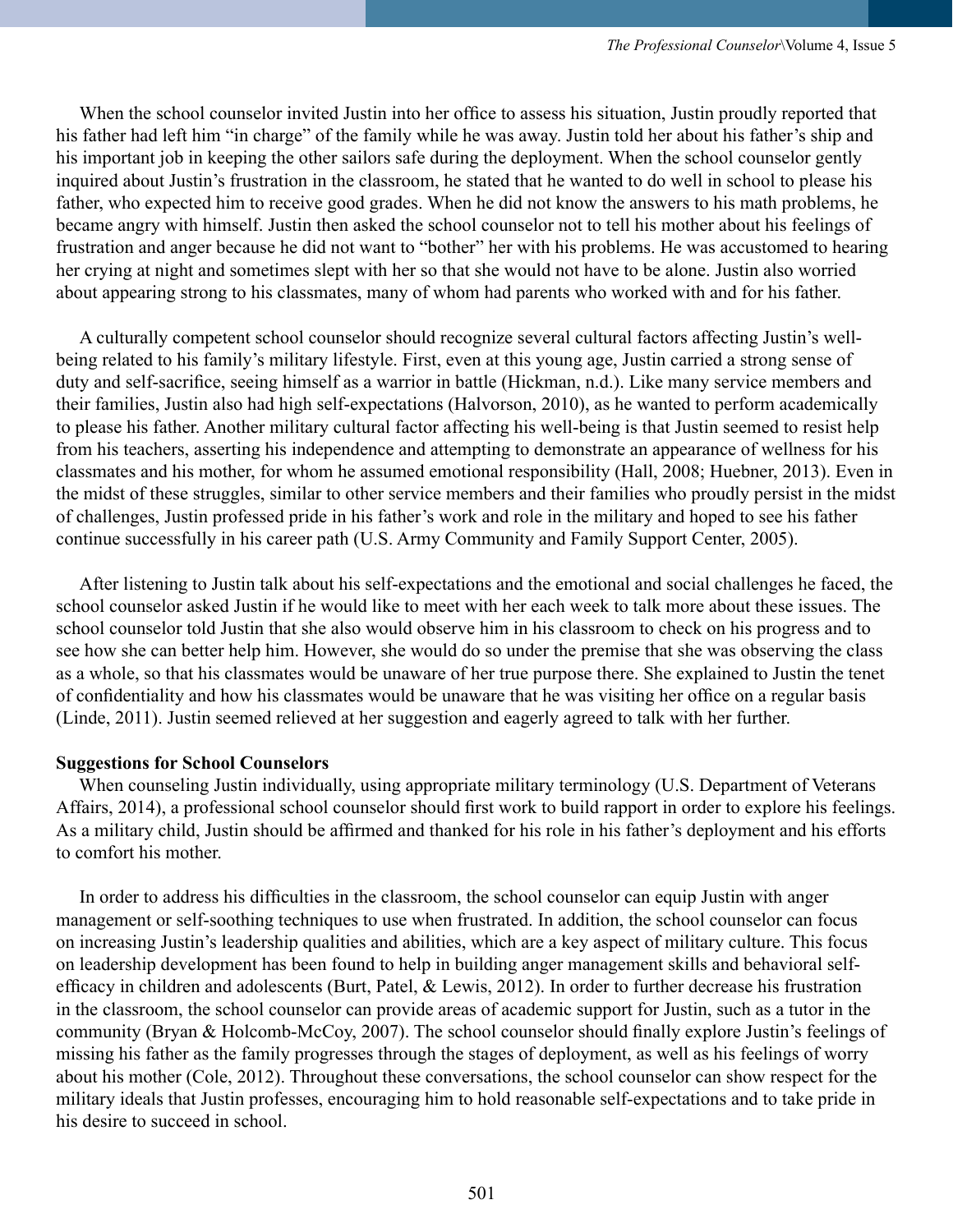The school counselor also can partner with Justin's mother during the deployment. Affirming her strengths and the warrior ethos that she too may carry, the school counselor might offer Justin's mother support in terms of resources in the community that she might find helpful during this time (Bryan, 2005). After building rapport with her, the school counselor can encourage the mother to seek individual counseling or support groups to help with any emotional issues related to the absence of her husband, explaining the importance of her social and emotional functioning to the social and emotional functioning of her children (Chandra et al., 2010; Gibbs, Martin, Kupper, & Johnson, 2007). If Justin's mother expresses concerns over confidentiality and fears endangering her husband's upcoming promotion due to the appearance of weakness within the family, a common concern in the military community, the school counselor can work with Justin's mother to find resources outside the military community or in a geographically remote area (Danish & Antonides, 2013; Dingfelder, 2009).

In addition to supporting her emotionally, the school counselor might consider empowering Justin's mother's role as a parent as she cares for her young children during the deployment. She might educate Justin's mother on the stages of deployment and how she might best help her children move through each of these stages (Cole, 2012). Finally, the school counselor might encourage and facilitate open communication between Justin and his mother so that they can express their feelings to one another. Justin's mother should be aware of his struggles so that she can work to support him during the time of separation from his father (Dollarhide & Saginak, 2012).

# **Conclusion**

As seen in Justin's case, a great need exists for culturally competent school counselors to support our military families (Brown & Lettieri, 2008; Gooddale et al., 2012). School counselors should be knowledgeable about military culture so that they can successfully support military families in overcoming the challenges that they face (Luby, 2012; U.S. Department of Veterans Affairs, 2014). Once school counselors are able to understand and navigate this unique culture, both the visible and invisible aspects, they will heed the call of providing equitable services to all students and their families (ASCA, 2009).

*Conflict of Interest and Funding Disclosure The authors reported no conflict of interest or funding contributions for the development of this manuscript.*

# **References**

- Alexander, C. M., Kruczek, T., & Ponterotto, J. G. (2005). Building multicultural competencies in school counselor trainees: An international immersion experience. *Counselor Education and Supervision*, *44*, 255–266. doi:10.1002/j.1556-6978.2005.tb01754.x
- Allen, M., & Staley, L. (2007). Helping children cope when a loved one is on military deployment. *Young Children*, *62*, 82–87.
- American School Counselor Association. (2009). *The professional counselor and cultural diversity*. Retrieved from [http://](http://www.schoolcounselor.org/asca/media/asca/home/position statements/PS_CulturalDiversity.pdf) [www.schoolcounselor.org/asca/media/asca/home/position%20statements/PS\\_CulturalDiversity.pdf](http://www.schoolcounselor.org/asca/media/asca/home/position statements/PS_CulturalDiversity.pdf)
- American School Counselor Association. (2014). *Online professional development*. Retrieved from [http://www.](http://www.schoolcounselor.org/school-counselors-members/professional-development/online-professional-development) [schoolcounselor.org/school-counselors-members/professional-development/online-professional-development](http://www.schoolcounselor.org/school-counselors-members/professional-development/online-professional-development)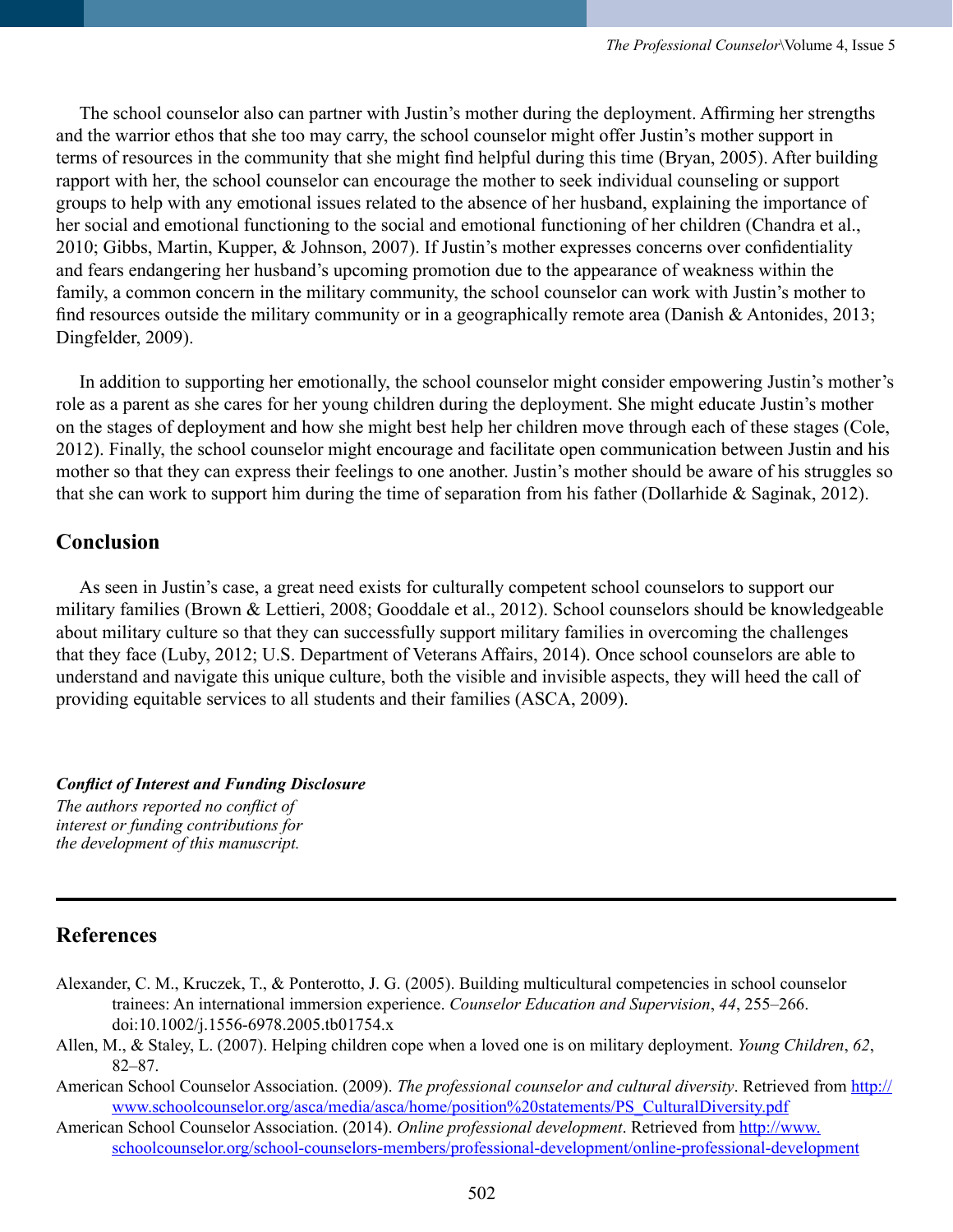- Atuel, H. R., Esqueda, M. C., & Jacobson, L. (2011). *The military child within the public school system.* Policy Brief. Retrieved from [http://buildingcapacity.usc.edu/CIR%20Policy%20Brief\\_Oct2011%5B1%5D.pdf](http://buildingcapacity.usc.edu/CIR Policy Brief_Oct2011%5B1%5D.pdf)
- Bradley, C., Johnson, P., Rawls, G., & Dodson-Sims, A. (2005). School counselors collaborating with African American parents. *Professional School Counseling*, *8*, 424–427.
- Brown, M., & Lettieri, C. (2008). *State policymakers: Military families*. Retrieved from [https://workfamily.sas.upenn.edu/](https://workfamily.sas.upenn.edu/sites/workfamily.sas.upenn.edu/files/imported/pdfs/policy_makers15.pdf) [sites/workfamily.sas.upenn.edu/files/imported/pdfs/policy\\_makers15.pdf](https://workfamily.sas.upenn.edu/sites/workfamily.sas.upenn.edu/files/imported/pdfs/policy_makers15.pdf)
- Bryan, J. (2005). Fostering educational resilience and achievement in urban schools through school-family-community partnerships. *Professional School Counseling*, *8*, 219–228.
- Bryan, J., & Holcomb-McCoy, C. (2007). An examination of school counselor involvement in school-family-community partnerships. *Professional School Counseling*, *10*, 441–454.
- Burt, I., Patel, S. H., & Lewis, S. V. (2012). Anger management leadership groups: A creative intervention for increasing relational and social competencies with aggressive youth. *Journal of Creativity in Mental Health*, *7*, 249–261. doi :10.1080/15401383.2012.710168
- Byrd, R., & Hays, D. G. (2012). School counselor competency and lesbian, gay, bisexual, transgender, and questioning (LGBTQ) youth. *Journal of School Counseling*, *10*(3). Retrieved from <http://jsc.montana.edu/articles/v10n3.pdf>
- Chandra, A., Lara-Cinisomo, S., Jaycox, L. H., Tanielian, T., Burns, R. M., Ruder, T., & Han, B. (2010). Children on the homefront: The experience of children from military families. *Pediatrics*, *125*, 16–25. doi:10.1542/peds.2009- 1180
- Cole, R. F. (2012). Professional school counselors' role in partnering with military families during the stages of deployment. *Journal of School Counseling*, *10*(7). Retrieved from <http://jsc.montana.edu/articles/v10n7.pdf>
- Cozza, S. J., & Lerner, R. M. (2013). Military children and families: Introducing the issue. *Military Children and Families*, *23*(2), 3–11.
- Danish, S. J., & Antonides, B. J. (2013). The challenges of reintegration for service members and their families. *American Journal of Orthopsychiatry*, *83*, 550–558. doi:10.1111/ajop.12054
- Díaz-Lázaro, C. M., & Cohen, B. B. (2001). Cross-cultural contact in counseling training. *Journal of Multicultural Counseling and Development*, *29*, 41–56. doi:10.1002/j.2161-1912.2001.tb00502.x
- Dingfelder, S. F. (2009). The military's war on stigma. Retrieved from [http://www.apa.org/monitor/2009/06/stigma-war.](http://www.apa.org/monitor/2009/06/stigma-war.aspx ) [aspx](http://www.apa.org/monitor/2009/06/stigma-war.aspx )
- Dollarhide, C. T., & Saginak, K. A. (2012). *Comprehensive school counseling programs: K–12 delivery systems in action*  (2nd ed.). Upper Saddle River, NJ: Pearson.
- Drummet, A. R., Coleman, M., & Cable, S. (2003). Military families under stress: Implications for family life education. *Family Relations*, *52*, 279–287. doi:10.1111/j.1741-3729.2003.00279.x
- Gibbs, D. A., Martin, S. L., Kupper, L. L., & Johnson, R. E. (2007). Child maltreatment in enlisted soldiers' families during combat-related deployments. *Journal of the American Medical Association*, *298*, 528–535. doi:10.1001/ jama.298.5.528
- Gooddale, R., Abb, W. R., & Moyer, B. A. (2012). *Military culture 101: Not one culture, but many cultures*. Retrieved from [http://www.citizensoldiersupport.org/lib/resources/ORNC%20Military%20Culture%20101%20](http://www.citizensoldiersupport.org/lib/resources/ORNC Military Culture 101 Workshop 14 Sep 12.pdf) [Workshop%2014%20Sep%2012.pdf](http://www.citizensoldiersupport.org/lib/resources/ORNC Military Culture 101 Workshop 14 Sep 12.pdf)
- Hall, L. K. (2008). *Counseling military families: What mental health professionals need to know*. New York, NY: Routledge.
- Halvorson, A. (2010). *Understanding the military: The institution, the culture, and the people*. Substance Abuse and Mental Health Services Administration. Retrieved from [http://beta.samhsa.gov/sites/default/files/military\\_white\\_](http://beta.samhsa.gov/sites/default/files/military_white_paper_final.pdf) [paper\\_final.pdf](http://beta.samhsa.gov/sites/default/files/military_white_paper_final.pdf)
- Hickman, G. D. (n.d.). *Military culture and the culture of warriors: From Vietnam to Afghanistan*. Retrieved from [http://](http://bhpr.hrsa.gov/grants/areahealtheducationcenters/ta/trainings/materials/ta205militaryculture.pdf) [bhpr.hrsa.gov/grants/areahealtheducationcenters/ta/trainings/materials/ta205militaryculture.pdf](http://bhpr.hrsa.gov/grants/areahealtheducationcenters/ta/trainings/materials/ta205militaryculture.pdf)
- Holcomb-McCoy, C. C. (2005). Investigating school counselors' perceived multicultural competence. *Professional School Counseling*, *8*, 414–423.
- Holcomb-McCoy, C., & Chen-Hayes, S. F. (2011). Culturally competent school counselors: Affirming diversity by challenging oppression. In B. T. Erford (Ed.), *Transforming the school counseling profession* (3rd ed., pp. 222– 244). Upper Saddle River, NJ: Pearson.
- Huebner, A. J. (2013). *Advice to the therapists working with military families*. National Council on Family Relations. Retrieved from <https://www.ncfr.org/ncfr-report/focus/military-families/advice-therapists>